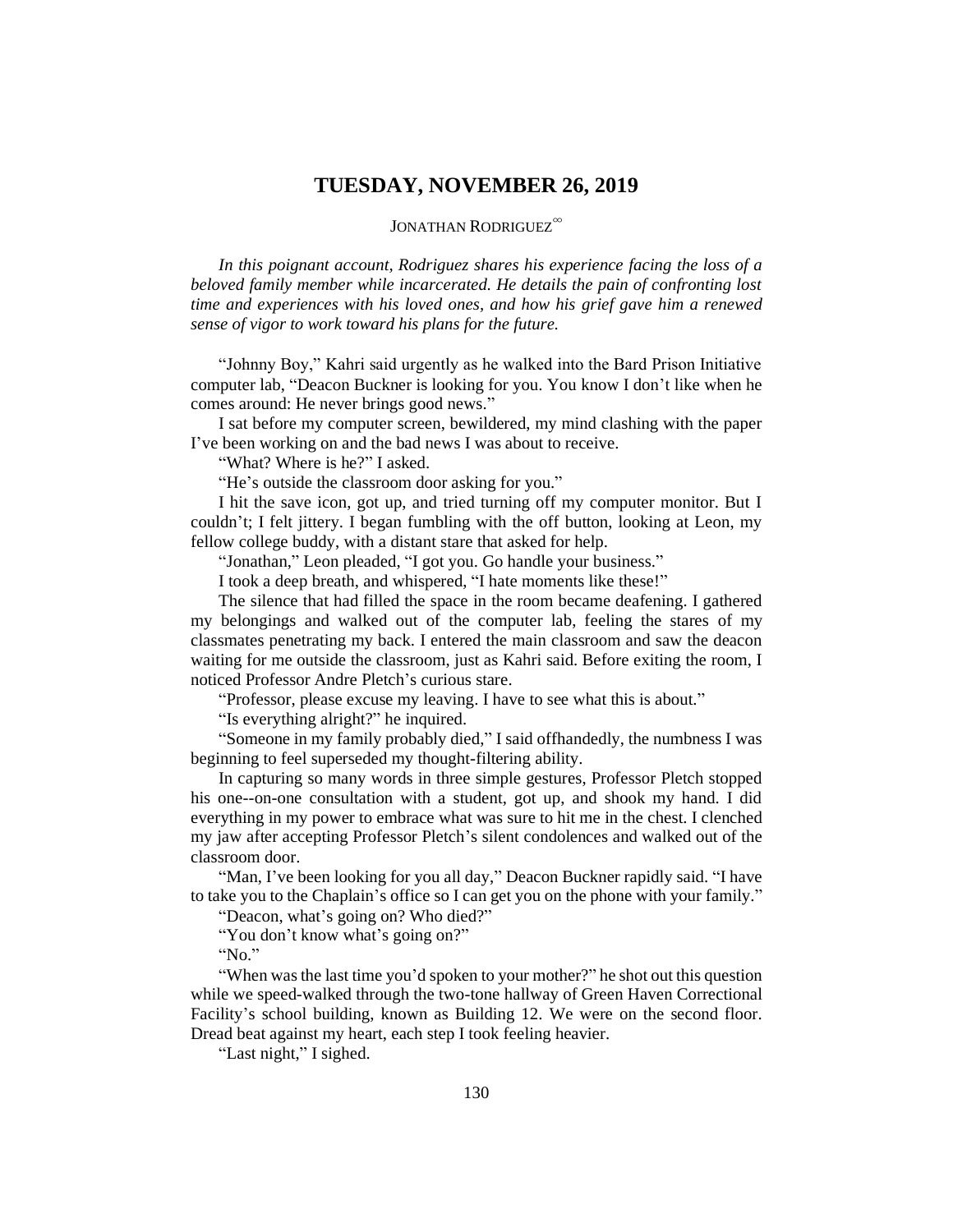He looked at me with sadness spilling out of his eyes, offering at last, "I was informed that your grandmother, Rosa Francesca Cruz, passed away this morning. We have to hurry up so I can get you on the phone and start filling out the paperwork so you can go to her wake."

"Shit!" I blurted, slowing down my walk. Wrecked with emotions, I shook my head in disbelief, thinking, *If you could've held on for another five years—I had plans for us!*

"John, do you know if your grandmother was sick?" Deacon Buckner asked after noticing my emotional reaction to the bad news of my grandmother's passing.

"She was diabetic and asthmatic," I offered when we stopped briefly in the hallway. "I also know she lived in a very stressful environment. About two months ago, my aunt Jackie found her in her room, lying on her bed, blue and unresponsive."

"I knew it! She must have suffered a heart attack," he said with conviction. "Probably," I replied, feeling out of it, defeated.

"Johnny?"

I looked over my left shoulder to the person calling my name. Kahri was running up to me and Deacon Buckner, saying, "Excuse me Deacon, let us have a minute alone."

"Sure," he replied, taking a few steps away, giving us some privacy.

I turned from Deacon Buckner and closed the distance between Kahri and me. He gave me a fist bump when I reached him, followed by a manly hug.

"Bro, I'm here for you," he informed me when we released our embrace, his hands remaining on my shoulders.

"I know. Let everyone know that my grandmother passed away this morning. I got to go, Bro. I'll speak to you tomorrow morning. We'll go over the details of the theme for your final paper then."

"Aiight! Hold your head up."

I walked away from Kahri and continued the long journey to the Chaplain's office with my own private escort, Deacon Buckner. While walking through the prison's dingy hallways, he schooled me in what to expect. He planned to put me on the telephone with a family member, most likely my mother. Disregarding institutional rules, he informed me that my grandmother's wake was to be held on Saturday, November 30, a few days from today. After my phone call was completed, he would then escort me to my housing block. I understood the procedure all too well. Just last year I went through the same process when my 10-month-old niece Nayahlise passed away in my sister Amy's arms.

At the rate of speed we were walking, we arrived at the Chaplain's office in record time: Just under two minutes!

"It took me forever to find Jonathan, but I found him in the Bard College room," Deacon Buckner explained to Pastor Gebamoni as we walked into the Protestant office. "Get his family on the phone!"

Pastor Gebamoni wasted no time in picking up the telephone and dialing my emergency contact number, which belonged to my mother. No one picked up. He tried again and got the same result.

"Here, call my mother's cell phone number," I said after pulling out my brown address book and writing her number on a piece of paper. Pastor Gebamoni took the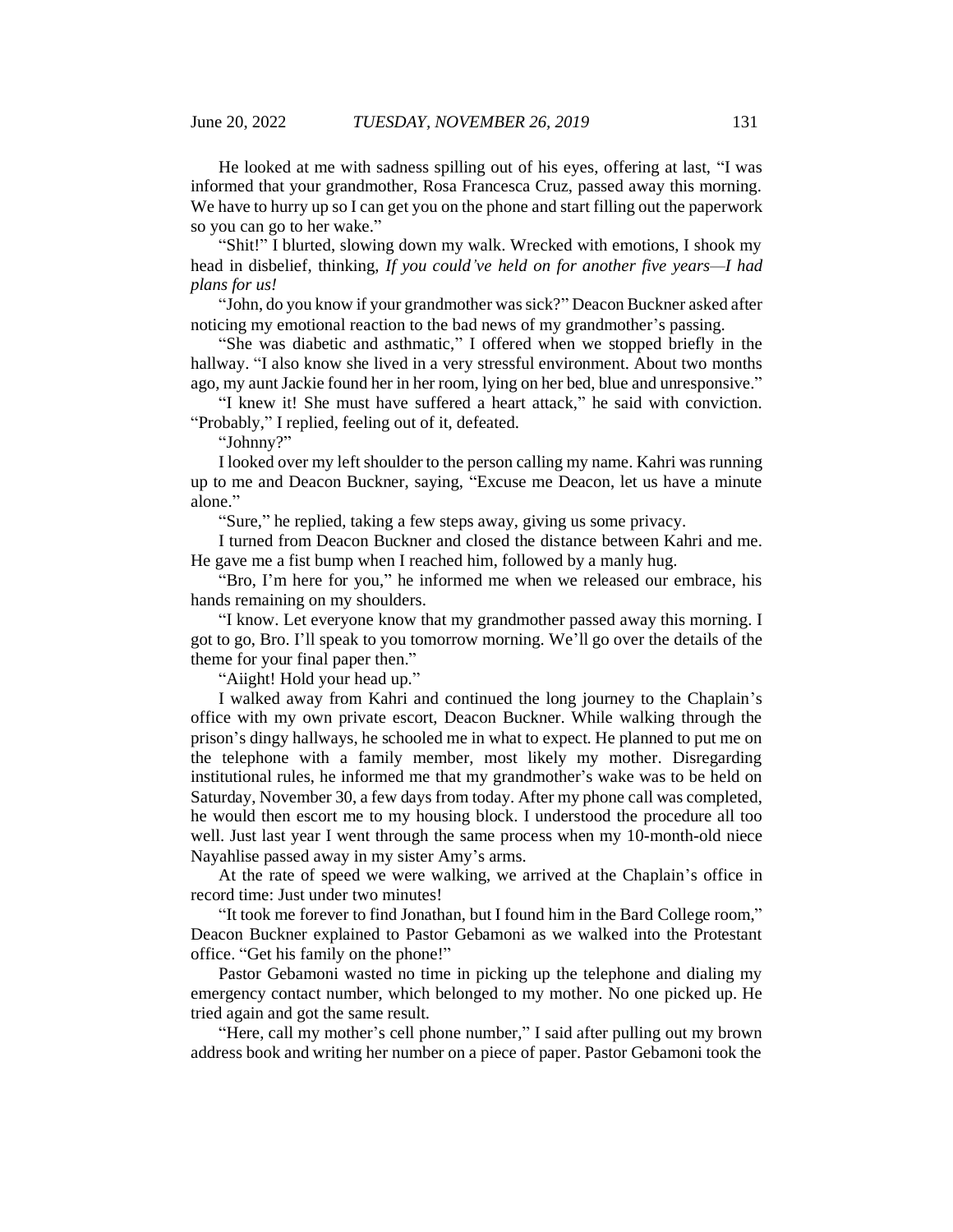paper and dialed the new number. Louie, my mother's boyfriend, picked up after a few rings.

"Hello. Can I speak to Margarita Rodriguez?" the Pastor asked, his thick Indian accent weighing heavily on each word. "Yes, I'm the head Chaplain at Green Haven Correctional Facility. I have Jonathan sitting in front of me."

He paused, a confused look crossing his face. I immediately understood what was happening. Since Louie doesn't speak English, a language barrier existed.

*I can't believe this is happening, again,* I thought, anger rising to the surface. I understood death to be an essential part of life, but understanding this fact still didn't make the experience of losing someone dear any easier. Granted, my reckless actions and some terrible decisions over a decade and a half ago have placed me on the path to receiving a twenty-year prison sentence. But my predicament didn't stop me from dreaming of a better life upon my eventual release. In fact, my current situation exasperates it. It has become the driving force that fuels my desire to succeed in life, to be a success story.

I'm still a human being, damn it! Fulfilling my bucket list means the world to me. The tragic event of this day has now forced me to draw a line through everything I'd planned to do with my grandmother. There will be no more dinners with or birthday parties for grandma. And my future child won't ever get to meet the superwoman in our family. My grandmother's memory will forever be etched in the distant past.

"Here, speak," Pastor Gebamoni said to me, tearing me out of my reveries by making this announcement and offering me the phone.

I grabbed the receiver and said, "Hola! ¿Como está, Louie? ¿Donde mi Mama?"

"Llama esta number. Ella es tus casa de la abuela," he answered, reading off a phone number to me, repeating it a second time just to make sure I got it. I wrote it down on a piece of paper. passed the phone to the Pastor, and asked, "Can you call this number for me?"

He briefly looked at me with sympathy seeping out of his eyes. He took the piece of paper and dialed the number. The phone on the other end of the line was answered immediately.

"Hello, yes, can I speak to Margarita Rodriguez?" Pastor Gebamoni asked. When the person on the other end of the phone line answered, his eyes lit up and darted toward me. I knew then that it was my mother who'd answered the phone.

"Yes, I have your son here. Hold on," he replied, passing the receiver to me.

"Hey, Ma," I spoke softly into the phone, trying to gauge my mother's mood with these feeler words.

"JONATHAN, MY MOMMY'S GONE!" she broke down in tears, her heart wrenching tone piercing through me.

"I know. I heard," I responded in the softest and most comforting tone I could muster at the moment, tears trickling down my face. "I know what I'm about to say is easier said than done, but you have to always remember that grandma left us something valuable: Family. We have to lean on each other for support during this time"

"I know, son. I know," mom said, more to herself than to me.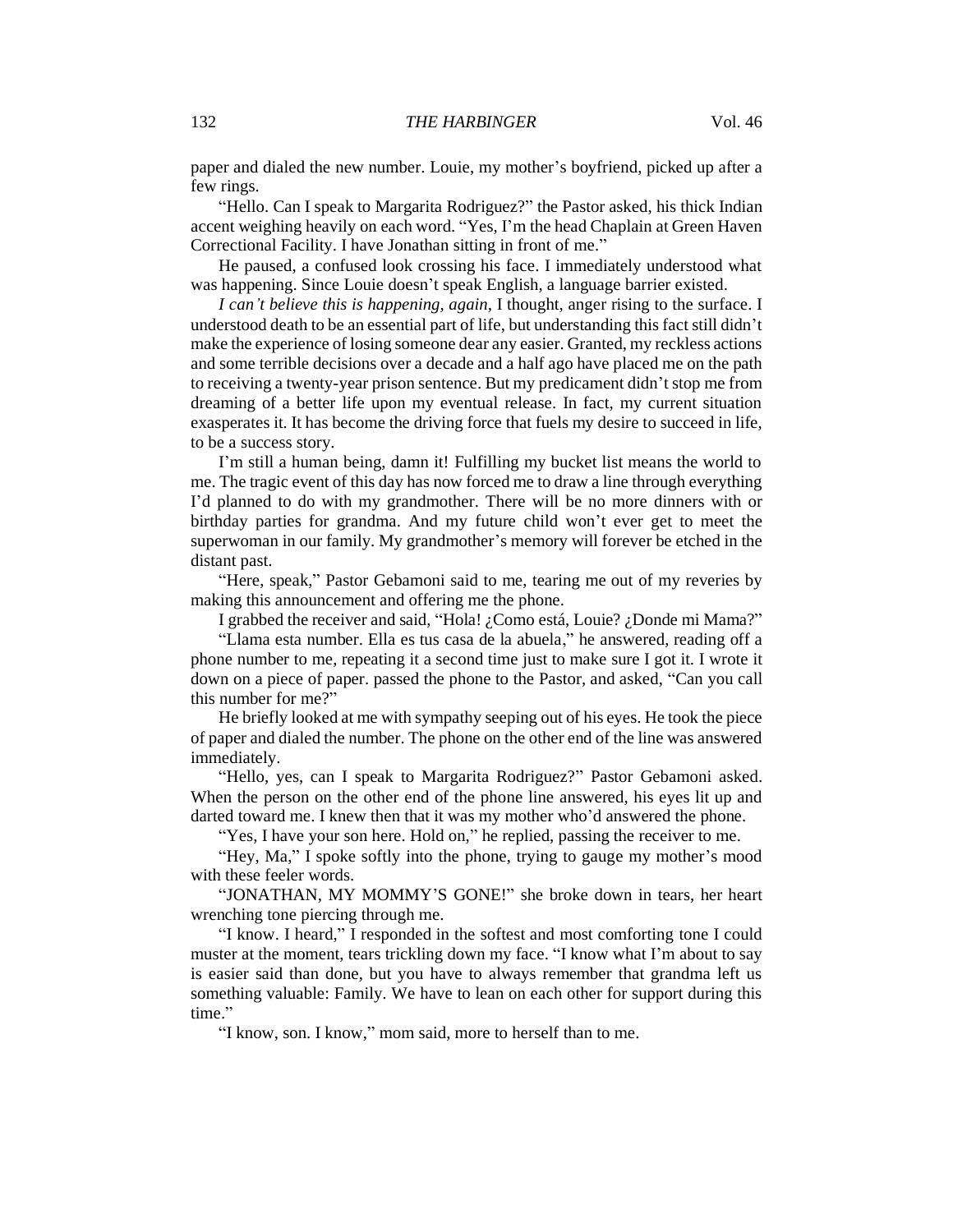"Now, I know I can't physically be there for you like I'd like because of my predicament, but you best to believe I *will* do everything in my power to call you every day. I will check on you during this tough period in your life. Do you hear me?" I said firmly, clenching my jaw muscles.

"Okay. Jon—I miss you so much."

"I miss you, too. Always and forever," I confidently related, smiling. "Let me wrap up this phone call so I can get back to my housing block. If I can make it back before count time, I should be able to call you again, and this time we'd have more time to talk."

"Okay, call me, please."

"Okay, I will. Love you, Ma."

"I love you, too, my Sun Shine."

When the phone line went dead on the other end, I handed the receiver to Pastor Gebamoni, saying kindly, "Thanks for everything."

He shook his head and we shared a moment. For me, I was grateful for what he just did. For the Pastor, even though it's his duty to relate the death of loved ones to incarcerated individuals and process the necessary paper so said person, if eligible, could attend the loved one's wake, this job in helping prisoners process their grief is never easy.

"Let's get you back to your housing block," Deacon Buckner interjected.

The walk to my housing block wasn't long. On the way, Deacon Buckner and I engaged in small talk about how short life is. If I only understood this when I was younger, my life would've been filled with less heartache and pain. But I'd long ago accepted the idea that the reason why I'm usually hard on myself is because I know I have the potential to do better in life.

It is unfortunate that I had to come to prison in order to learn and value this lesson. This lesson is predicated on another realistic one: I took a life and, with the same brutality, I had to watch close family members and friends leave, grow old, or die from a prison cell, my pain repressed for the sake of not succumbing to the perils that come with living a prisoner's life.

When I arrived at my housing block, I was allowed to use the phone because of my loss which isn't always the case. But I gladly accepted the gesture with kindness and gratitude from the steady officer. I went to the phone booth and realized that I won't be able to call the phone number Louie gave me because it wasn't on my offender phone list.

*You gotta be kidding me!* I thought, annoyed at my plight.

I stood in the phone booth. I tried to control the rising stress I began feeling from having to deal with my grandmother's death and this unexpected obstacle. Resigned, I dialed my best friend Daniel's cell phone number.

He picked up immediately, "Yeeerr, what's up, Bro-di?"

"Yo."

"So the Pastor spoke to you?" he inquired after gauging my emotional response to his question.

"Yeah," I replied, grateful at the fact that I was able to connect with my friend in my time of need.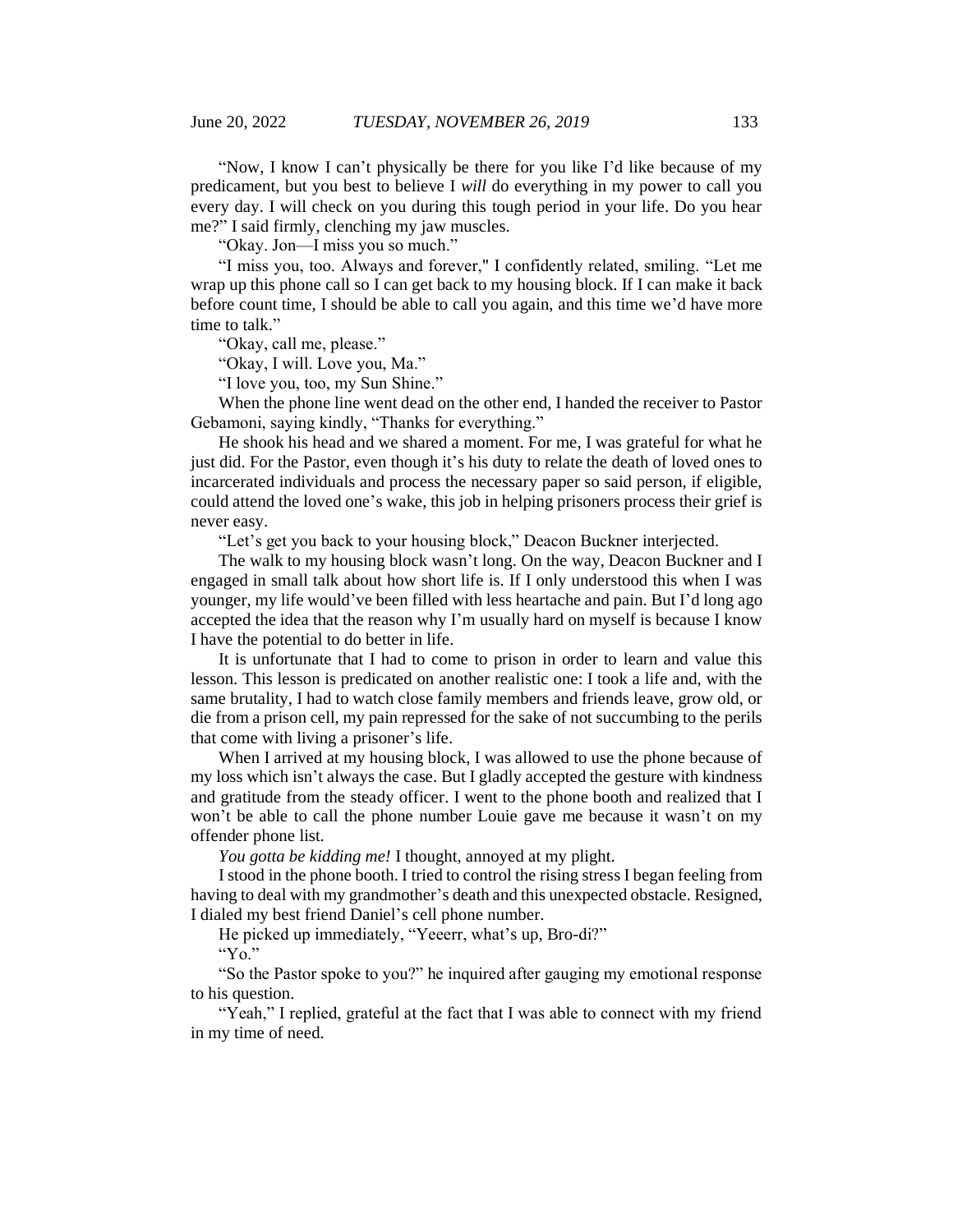"Sorry about you losing your grandmother, bro. I called Green Haven once your mother reached out to me. She's devastated, you know."

"I know, listen..." I was cut off.

"Don't worry, I got momdukes. Do me a favor and focus on school. I don't need you fucking up now; you came a long way with your education. Remember, we have big plans for the future. So keep focus on what matters, and don't forget to grieve. Reach out to me any time of the day. I don't care if I'm working, reach to me."

"Okay. Thanks, bro."

"Do you need anything at the moment? Would you like for me to three-way anybody for you?" He asked with sincerity.

"Nah, you're at work right now, right?"

"Yeah, so what? This is a family emergency."

"Nah, I'm good for now. My family is making the funeral arrangements for my grandmother and I don't want to get in the way with my phone calls. Maybe tonight, though. Plus, I know my family. Most of them are going to smoke weed and drink liquor in my grandmother's memory."

"I don't blame them. Your mom sounded out of it when we spoke earlier."

"Yeah, I noticed when I spoke to her earlier, too. Listen, bro, let me call you back later."

"Are you alright?"

"Yeah, I'm good. I just need time to myself. I need to breathe and think. I'll speak to you later."

"Call me! Love you, Bro-di."

"Love you, too, Bro-di."

I hung up the phone, took a deep breath, and exited the phone booth. I soon found myself back in my cell. After settling down, I pulled out the big manila envelope with all my pictures from the bottom of my locker and started looking through them. There were so many. So many pictures were sent to me over the past 16 years. I can honestly say that I'd watched many family members grow up through snap shots of their lives. I felt joy and pain as I began reliving their special moments forever encapsulated in photographs. The only person missing from all of them was me.

*Grandma*, I thought. I caressed a picture of her and a fond memory popped into my head.

*I was perhaps five-years-old, and I did something terrible. I disrespected my mother by giving her some lip. Sensing danger, I ran from in front of my grandparents' apartment building, my mother and young Aunt Jacky in tow. My fear of getting caught provided fuel for my short legs, and my mother being pregnant with Amy slowed her down. I kept running. I ran between parked cars in front of a garage, jumped on top of sturdy boxes, and skipped over oil puddles. And I kept running. I ran around my grandmother's block, feeling relieved when I looked over my shoulder and saw no one in sight.*

*I eventually found myself in a truck lot. I aimlessly wandered through parked trucks, my mind grasping the reality that I'd just dug myself into deeper trouble. After climbing a short wall at the end of the block and wading through two parked trucks, I felt arms close around me and lift me up.*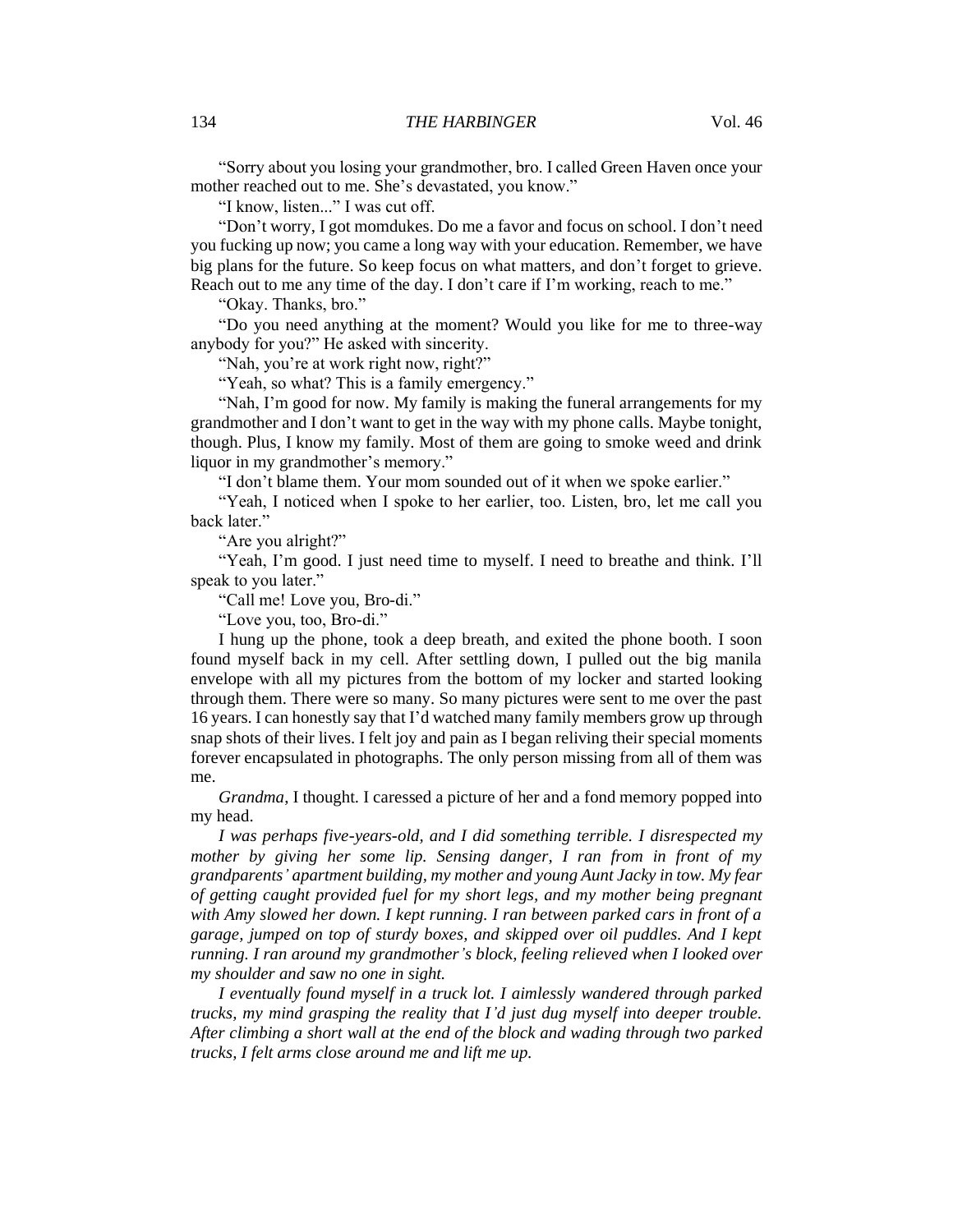*"Maggie, I got him," Aunt Jackie yelled at the top of her lungs. She was about four years older than me, and her skinny arms had a vice grip on me. Fear filled me. I kicked and screamed my little heart out, crying bloody murder. Aunt Jackie was relentless. She kept lifting me off my feet, hoping to tire me out. Upon her final lift, I pulled up my right knee to my chest and when she allowed my other leg to touch the ground, I struck with vengeance. My right foot slammed into her kneecap. And boy did she let out a wail, releasing me in the process.* 

*I took the opportunity presented by my Aunt's injury to hightail it out of there. I ran as fast as I could, hoping to run into my grandmother. And I did. I ran right to her waiting arms, but my safe haven didn't stop my mother from entering it. While crying for help in grandma's arms, my pregnant mother flew over her shoulder and smacked the shit out of me.*

*"Don't you ever run from me like that!"*

*"Hay, Maggie, leave him alone," my grandmother tried to reason with my mother.*

*"No! He's going to learn the hard way. He could've been killed with his recklessness, mom."*

My grandmother meant the world to me. "Grandma," I whispered, choking out her name. She was my savior whenever I got into trouble with my parents.

The days leading up to my grandmother's wake went by in a blur. My sleep pattern had changed dramatically as I sunk my teeth into my studies. Numbed, I was no longer fazed by the late night and early morning routine. My waking hours became something I looked forward to.

Saturday morning soon arrived, the sky clear and blue, the cool air somewhat soothing my anxiety. I still felt empty inside as I waited for correctional officers to pick me up and drive me from Stormville, NY to the Bronx, NY. Time slowed down to a snail's pace as I waited in my cell. I paced back and forth and listened to music on my JP5 tablet as a way to not fold under the pressure of losing someone dear. I did wrestle with the thought of what to expect at the wake. Would I have the courage to walk up to my grandmother's casket, bend down, shackles tearing into my flesh, and kiss her one last time? Considering my family members' love for drama, will they show up to support each other, or would they be at one another's throat? Deep down inside I knew that only time would answer these questions.

Twelve noon brought in the all too familiar sound of my cell door opening, a correction officer shouting down the company, "Cell 214, Rodriguez, let's go. Your escort's waiting for you on the flats."

Taking a deep breath, I exited my cell, went to the flats, and met my escort.

"What's your name and DIN?" the officer asked while looking at a piece of paper with my picture and identifying information on it.

"Jonathan Rodriguez, DIN: 05A3198."

"Okay, that's you. Let's go."

We left my housing block in no particular hurry, eventually arriving at reception. I was stripped searched by another officer and then shackled. A pair of handcuffs was used to secure my wrists, followed by a waist chain attached to it with a padlock. An ankle chain was the final touch to this funeral home trip. Once chained, I was shuffled to an awaiting van and taken to the rear gate where I was processed. I was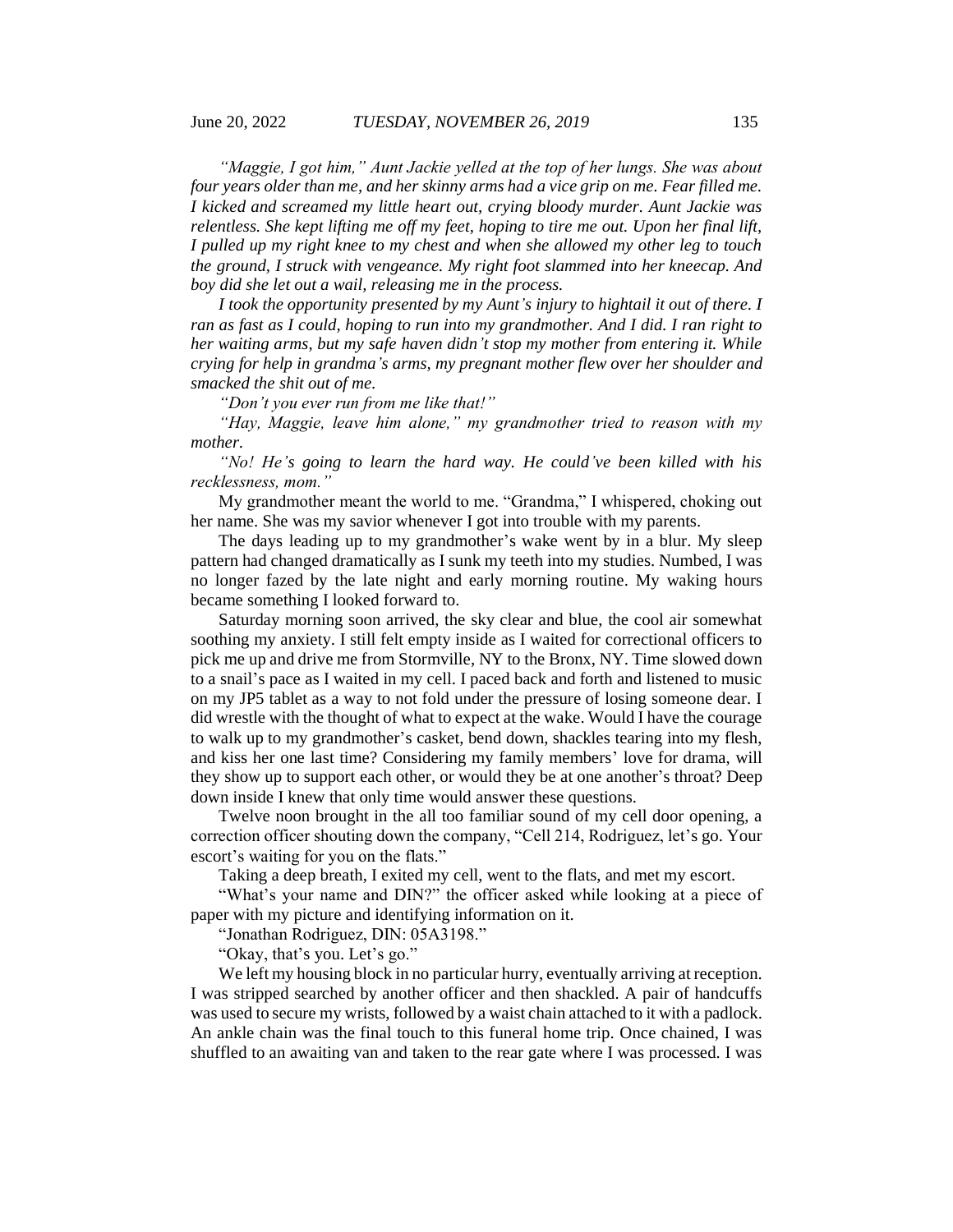asked, again, to verify my identity, while the two escorting officers retrieved their weapons.

The ride to the South Bronx was pretty much quiet. Music played on the radio as I allowed my eyes to take in the scenery. The van's tainted windows and security gates, however, didn't protect me from experiencing the rise and fall of my anxiety level, each rolling hill building up my anticipation and worries. I began experiencing mental exhaustion within a matter of minutes, which placed me in a trance. I wanted to sleep. I wanted to escape the taunts of ghosts from my past. But I couldn't. This escape wasn't possible because the bumpy ride kept jostling me awake, robbing me from the oasis sleep is known for sometimes promising.

It took us about two hours to get to our destination: R. G. Funeral Home Inc., located on the corner of 149<sup>th</sup> Street and Southern Blvd. The change in scenery, from Stormville, NY to the South Bronx, caused my mind to well up with memories. The old bike trail that I once took to get to my grandparents' apartment made me smile as the van exited the Bronx Parkway underpass and turned onto a street I had once enjoyed riding in a past life. Newly constructed buildings occupied once empty lots, their presence filling me with wonder and anticipation. New York City was my home. Now I'm expecting to revisit familiar places that would surely make me feel like a stranger in my old stomping grounds in a matter of a few years.

I broke out of my reverie as the van began slowing down. We were creeping toward the Funeral Home, and there were a lot of people hanging outside of it. These people lingered at its entrance. Some were crying; others were smoking cigarettes; and still others were huddled in groups, talking. These people were my family, but they were much older now. Aunts and uncles sprouted grey hair. Cousins were either teenagers or young adults. And nieces and nephews, some becoming preteens, were now the curious lot staring at the van parked in the front of the Funeral Home. It just hit 2 pm.

Both officers were taking everything in, looking for potential threats. The driver said, "Do you recognize these people."

"Yeah, they're family."

"Who's that guy by the car in front of us wearing a blue sweater and hat?"

I took a glance at the man he was speaking about, and said, "He's my stepfather, and those people over there are my cousins, nieces, nephews, and sisters."

I felt like a celebrity. The officer in the passenger's seat got out of the van and went inside to make preparations. He returned within a few minutes, declaring, "The inside is clear. The funeral director said for us to wait another ten minutes so he can finish up some last minute details. Rodriguez, we're going to stay close by you. You have to let your family know that they're not allowed to take pictures of you. Please let them know. Do you understand?"

"Yeah."

"Now, more than likely, your family members may want to stop and talk to you once we get out of the van. Please let them know that they could speak to you inside." "Okay."

Looking over at the driver, he said, "It's time. Let's go. Rodriguez, please be mindful of your head as you're getting out of the van."

"Gotcha."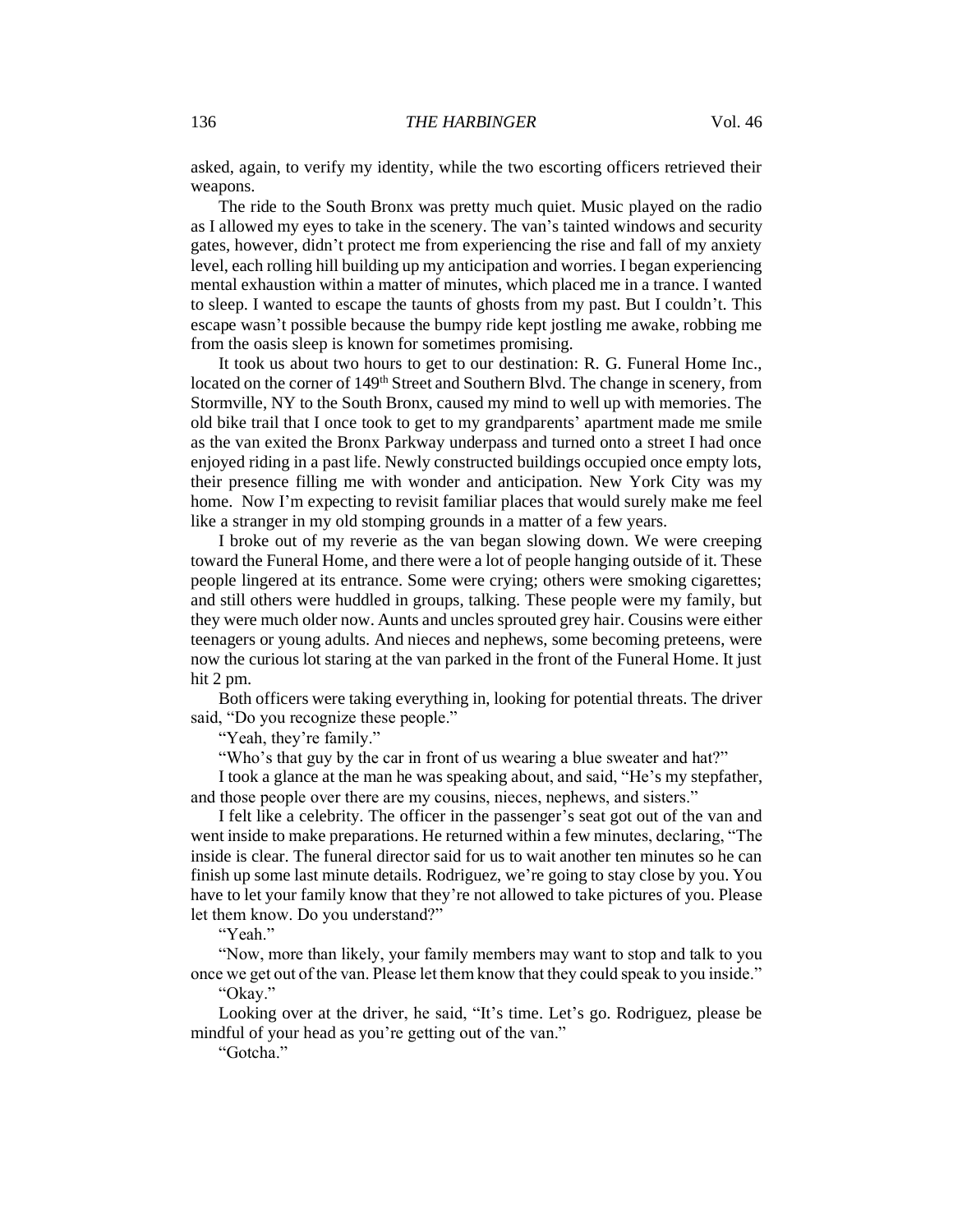The officers got out of the van at the same time, one of them opening the sliding door. I slid across the seat, leaned forward so as to not hit my head on the door frame, and stepped out of the van. My family was on me like hawks.

"Yo, Johnny, what's up?"

"Oh my god! Look at you."

"Johnny, I needed to see you."

"Guys, I know you want to talk to me," I began my spiel, "but it'd have to be inside."

I walked inside R. G. Funeral Home not knowing what to expect. All my steps were deliberate. I didn't turn around to address my name being called because I needed to steel myself for what was to come. There was no escaping it: I must walk up to my grandmother's casket and pay my last respect.

I entered the somber atmosphere in the funeral parlor. There were more family members sitting about, talking and crying. I walked up one of two aisles when my mother met up with me.

"Jon..." she choked on her greeting.

"I know," I said, leaning over to give her a kiss on her forehead, as that was the only show of affection I could offer, thanks to my restraints. Other family members wanted to talk to me, but I'd stopped them so I could get the main purpose of my visit out of the way.

"Guys, please give me a minute," I announced loudly. My wish was respected.

Clenching my jaw, I slowly walked to my grandmother's casket, my shackles rattling to the rhythm of my pace. I was filled with emotions as I stared at my grandmother's frozen features. She was very pale, her hands clasped over her midsection, her hair combed like she was going to a dinner party.

Tears began trickling down my face. With my hands grasping the long edge of the casket, I leaned forward and kissed her hand, whispering, "I will always love you, grandma. I will miss you. Rest in peace."

Death is such an ugly thing to deal with. It robs those alive of what once was, of what could've been, and of what will never be. This was the only privacy I'd have with my grandmother. After kneeling down on the cushion in front of the casket, I silently made a promise to my grandmother: *I will never be humiliated like this again!*

After getting back to my feet, I turned around and noticed a line of people behind. I stopped in my tracks, not knowing what I was supposed to do next. Relief filled me when one by one family members walked up to me. My Aunt Jacky placed her hands on my shoulders, kissed me on the cheek, and buried her face in my chest as grief nearly brought her to her knees. My cousin Destiny was next, and she threw her arms around my neck, sobbing, "I miss my grandmother. I don't know what to do without her!" All I could do was kiss her by the ear and whisper, "I know, let it out. We're going to get through this ordeal together. I need you to believe in this, Des."

The progression continued until finally everyone started making their way to my grandmother's casket to pay their respects. I moved to the side so as to give them room, and that's when I saw my friends Frances, Danny, Louis, and Hector next to my mother and Louie. From my vantage point, I could see everyone. That's when